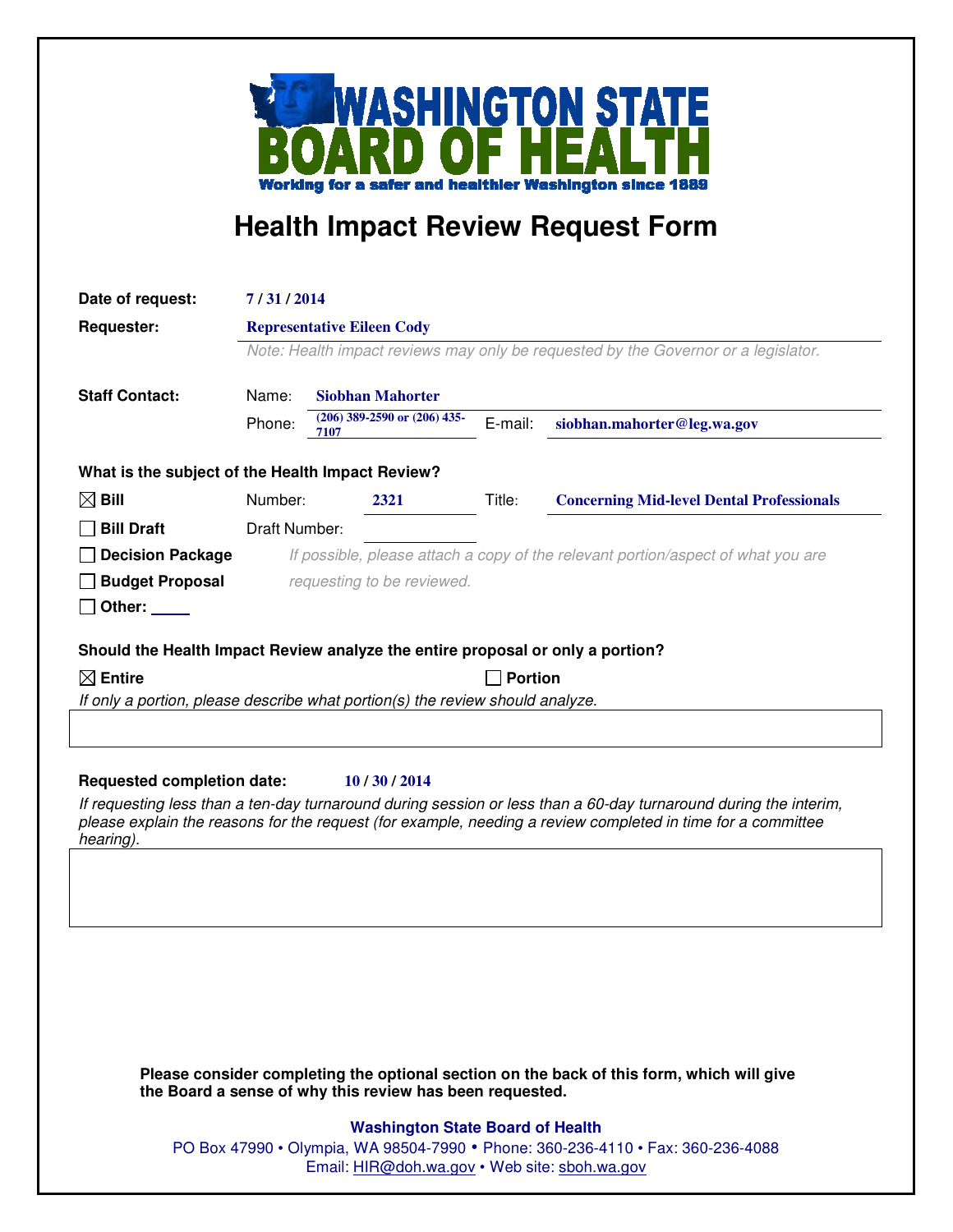## **~ Optional ~**

Please consider completing this optional section, which will give the Board a sense of why this review has been requested.

**NOTE:** When conducting a health impact review, the Washington State Board of Health will consider various ways that a proposal might exacerbate or ameliorate health disparities. Completing this section will give the Board a head start by helping it understand the reasons why a review is being requested.

**Briefly describe how you think the proposal might impact health disparities and whether you believe the impact will be in a positive or negative direction.**

**At its core, the purpose of this proposal is to reduce health disparities by increasing access to oral health care through the establishment of a new category of oral health providers to work with dentists as part of the dental team called mid-level providers. We believe this model offers a sustainable solution to our state's oral health crisis by making care more affordable, location-efficient, and sustainable. As the socio-ecological model and public health research demonstrate, community-level factors such as access to education and living-wage employment also impact health equity. This bill operates at the community level, as well as the individual and family-levels by establishing an accessible education track to becoming a dental therapist. Establishing mid-level providers is an evidence-based model that is currently working in several states to increase access to oral health care and reduce disparities as the case studies mentioned below demonstrate.** 

**Individual and Family Impact: This proposal stands to reduce existing inequities in oral health by increasing access to affordable care, making care more, geographically, and culturally accessible for children and families. In addition to treating oral health problems, the mid-level provider model supports routine and preventive dental care by making available regular lower cost, community-based routine preventive and restorative care. Additionally, the proposal supports sustainability because it increases the likelihood that providers will be from the community and in turn provide services that are consistent and culturally responsive and relevant. When patients receive regular, culturally competent services they are more likely to build relationships and sustain their care with that provider.** 

**Community Impact: This proposal includes an education model through a technical degree program, which students can pursue without having to obtain a bachelor's degree. We believe that the education model is important because it makes the profession more accessible to communities that face barriers to attaining a 4-year education (due to cost and other factors). This education model has been used successfully in Alaska for the last 10 years and around the world for the last 90 years. We also believe that this will increase patient access to culturally competent care and will not only foster trusting, sustainable relationships between provider and patient, but also encourage future generations to pursue this profession (because when your health care provider looks like you, you are more likely to believe that their career is within your reach). As a result, we anticipate that the proposal will positively impact health disparities at the community level by increasing economic growth, access to education, and community trust in service providers.** 

**Case Studies: We have seen great health and economic impacts in rural communities, such as those in Alaska, where mid-level providers have been utilized for 10 years. This year, report from Alaska showed that the first 17 dental therapists generated \$9.7 million in economic activity for the rural communities served by this provider. This will have a great impact on not just health disparities but also the social determinants of health in those rural communities. As we have seen in Alaska, this provider creates jobs, educational opportunities, and improves oral health and overall health in communities that previously had barriers to jobs, education, and oral health services.** 

**This provider has been utilized in Minnesota since 2009. Communities are seeing an increase in providers that take Medicaid and access to oral health services. Additionally, patients report reduced travel times and wait times to see their providers; these findings are particularly pronounced in rural communities. Clinics report (from multiple seetings including private practice and clinic based care) increased patient satisfaction, cost-saving, higher productivity and enhanced capacity to treat underserved and public programs patients. These existing case studies offer us an opportunity to glean the potential long term impacts of this proposal.** 

**Are there specific organizations or community groups you would like the Board to contact as part of this review if time allows?** 

**We recommend the board utilizes the existing data and information from Alaska and Minnesota in their review. If time** 

## **Washington State Board of Health**

PO Box 47990 • Olympia, WA 98504-7990 • Phone: 360-236-4110 • Fax: 360-236-4088 Email: HIR@doh.wa.gov • Web site: sboh.wa.gov